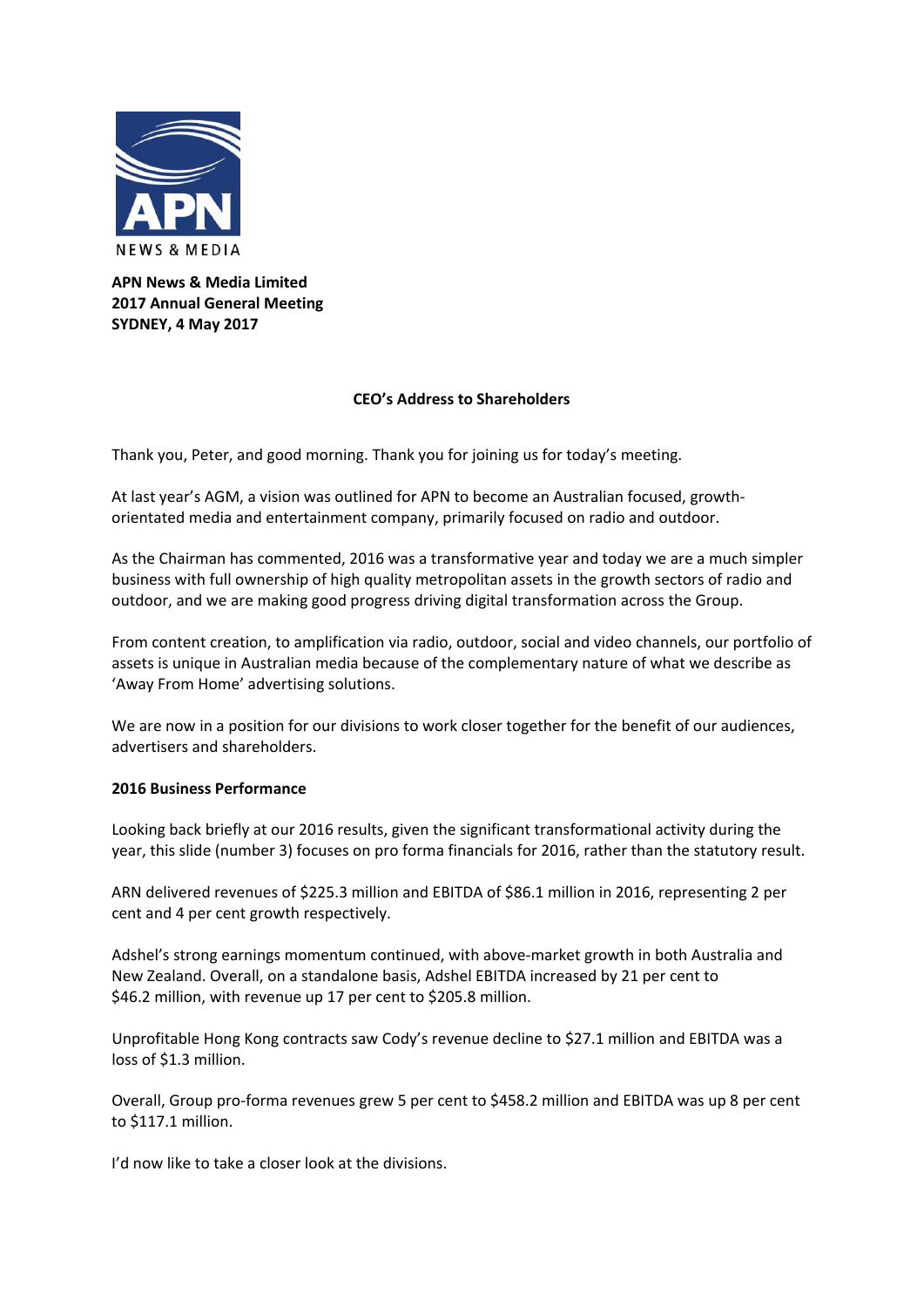# **Adshel**

Adshel is the No.1 street furniture operator in Australia and New Zealand that combines a road, rail and petro-convenience network, reaching 92 per cent of Australians.

Our digital expansion programme continued in 2016. At the end of the year we had 366 digital roadside screens in Australia, and 150 in New Zealand. Less than two years after they were launched, digital revenues in 2016 accounted for over 30 per cent of Adshel's advertising revenue.

Our intention is to continue investing in digital assets to drive revenues and market share, with a further 207 screens being deployed in 2017, across both countries. And subject to the outcome of tenders for contracts, we have stated our plan is to invest circa \$50 million in capital expenditure in 2017.

Mike Tyquin was promoted to the role of CEO earlier in the year bringing 20 years' experience in the outdoor media sector and having played a central role developing and delivering Adshel's successful digital, data and automation programmes over the last 18 months.

Adshel is well positioned to drive further revenue growth to the street furniture sector, as scale and capability improves in a number of ways.

- Leading the way in evolving Street Furniture to provide smart cities solutions of the future that are increasingly engaging commuter audiences.
- Remember, the reach of street furniture is unmatched and provides best-in-class efficiency for advertisers.
- The level location of our assets and scale of coverage provides us with unique access to data and insights to know where audiences are and the flexibility to reach them.
- Digitisation of street furniture delivers broadcast capability for advertisers and high value geo‐targeted CBD and suburban solutions.
- The ability to drive greater response from audiences by being both engaging and entertaining at eye level, driving consumers to take action. Add to that, the ever increasing cross‐platform campaigns integrating mobile devices, which will drive further engagement.
- And finally, automated media buying, as Adshel is the first to market in digital out‐of‐home programmatic, that will enable greater ease in trading.

# **Hong Kong Outdoor**

Looking at our Hong Kong Outdoor operations, our focus on rebuilding the business is progressing with a return to profitability in the second half of 2017 a key priority. We have restructured and resized the business under an extensive cost cutting programme.

Key contracts are the driver for future growth and in the second half of 2016 we were pleased to secure some good strategic contract wins, including the renewal of the Western and Eastern Harbour Tunnels. We have also secured the contract for Hong Kong tram shelters.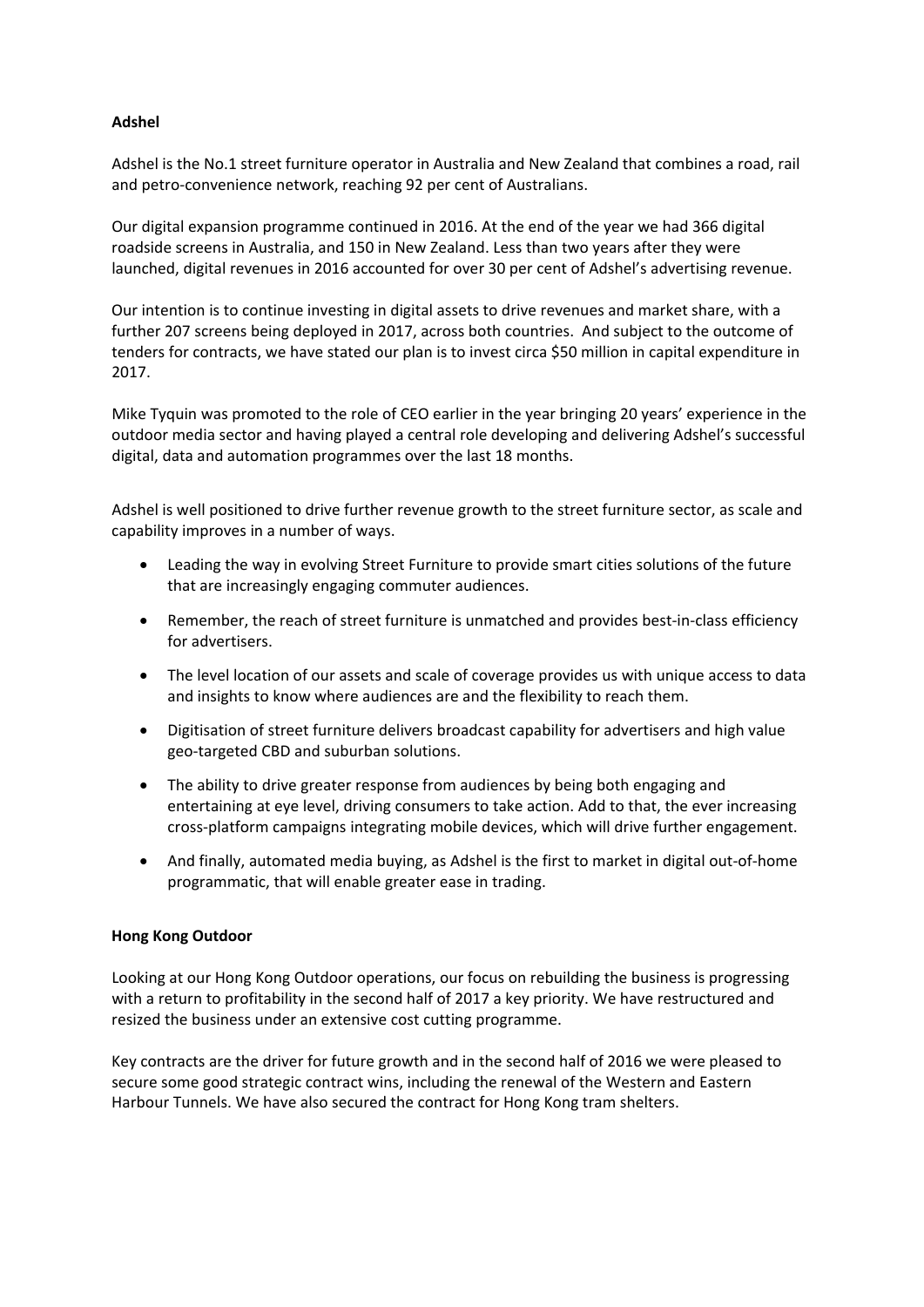# **Australian Radio Network (ARN)**

Turning now to ARN, radio remains an incredibly strong sector with the market growing four per cent in 2016, thanks to the delivery and commercialisation of content across multiple platforms. Overall listenership continues to grow with over 10 million people tuning in to commercial radio in 2016.

At ARN, ratings improvement saw good recovery of audience numbers towards the end of 2016 on both the KIIS and Pure Gold networks.

In Sydney, KIIS 1065 was the No.1 FM station and we finished the year with the No.1 and No.2 breakfast shows with Kyle & Jackie O and Jonesy & Amanda performing well. We were pleased to renew the contracts of Kyle & Jackie O for another five years, safeguarding against a significant loss to revenue had they moved to another station.

In Melbourne, Gold 104.3 is a strong and consistent performer and in 2016, was No.1 for four of the eight survey periods. Melbourne is a key market for us and in 2017 we are pleased with the progress both KIIS 101.1 and Gold are making.

In Brisbane, 97.3 again ended the year as the No.1 station with the No.1 breakfast show. A change of talent was necessary on the breakfast show in 2017 which has caused some initial loss of audience, however, the new team has settled well and we are confident they will regain top spot.

96FM in Perth was repositioned at the end of 2016 after a challenging year and has already seen its share increase by over 30 per cent, returning the station to its heritage position.

In Adelaide, Mix102.3 is the No.1 station with the No.1 FM breakfast show and continues to perform very strongly.

New commercial leadership, at both national level and in Melbourne, has been introduced to the business and Rob Atkinson, with over 25 years of media sales experience, was recently appointed CEO, moving from his role as CEO of Adshel where his strategic thinking and leadership successfully delivered record revenue and profits.

# **Multiplatform business**

Of course, ARN is more than just an FM broadcast business, and we continue to make good progress improving our multi-platform content distribution strategy, building new audiences and driving new revenue opportunities.

Our music streaming and digital entertainment brand, iHeartRadio, experienced strong growth in 2016 – and now has over 1.2 million App downloads, with 750,000 registered users, of which over 50 per cent are under 30 years old. We launched over 70 new stations last year, and saw a 94 per cent increase in mobile listening hours, as well as a 400 per cent increase in podcasting.

Emotive, our specialist, end‐to‐end video content marketing agency, has been in operation for just over two years, and is now profitable and helping secure incremental revenue for the wider APN group. Since launch, it has had over 120 million video views and is setting the standard for short‐ form video content creation.

Acquiring Conversant Media was an important step in strengthening the Group's digital presence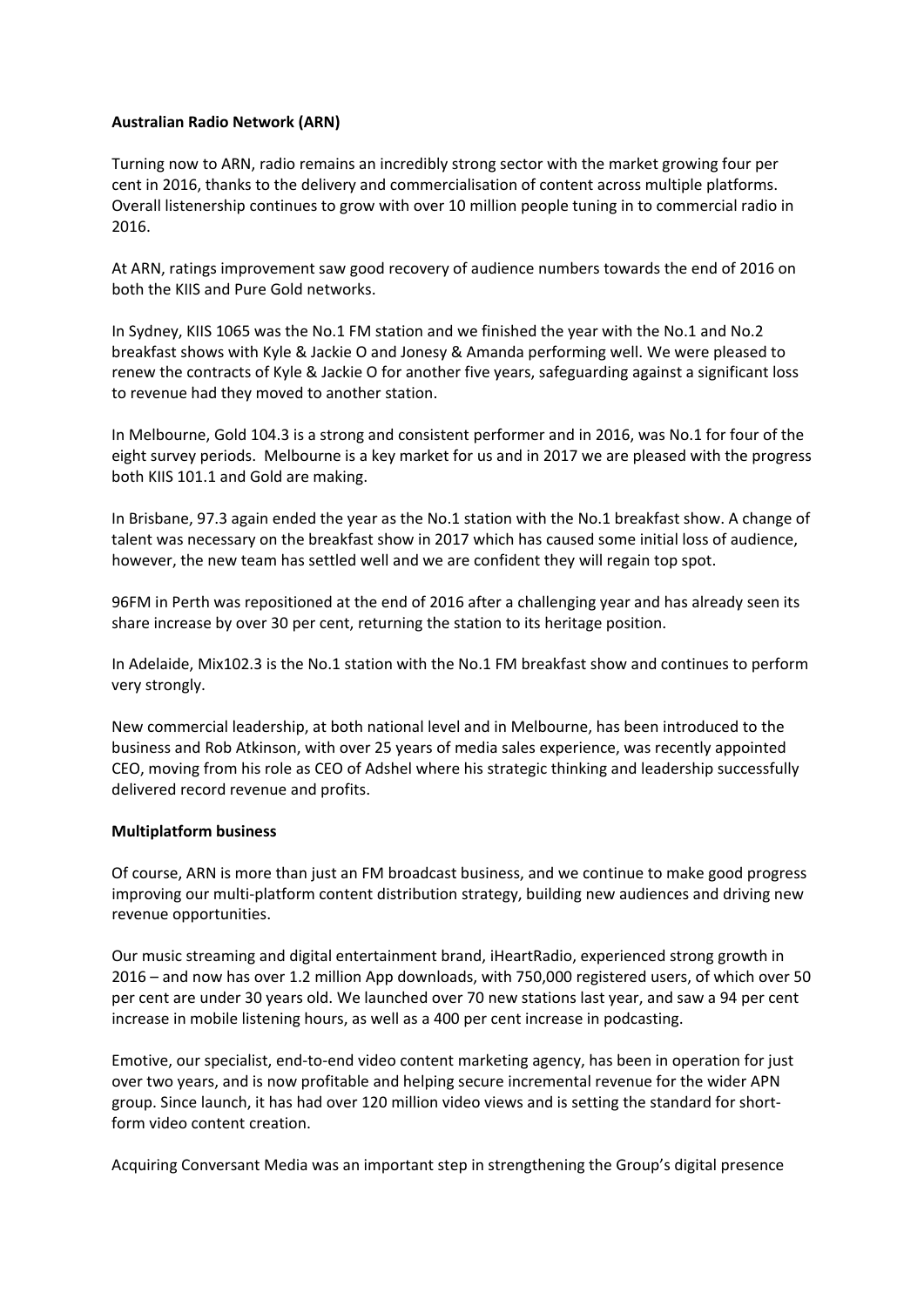and diversifying revenues, while broadening our audience to include a younger, more male‐focussed demographic.

With a combined digital audience of over four million unique users and over 1.6 million monthly video views, the integration of Conversant Media with ARN is progressing well, through the sharing of content and resources, as well as providing new advertising opportunities.

### **Trading Update**

After four months of trading, APN Group revenues are in line with strong 2016 comparatives on a pro‐forma basis.

The radio market remained soft in March and April, on strong first half 2016 comps. ARN's revenue YTD is behind expectations with the second half 2016 trend continuing into 2017. Further cost action has been taken, however earnings have been impacted by contracted cost increases.

Adshel's performance improved significantly in March and forward bookings to June are in line with expectations. NZ is growing strongly on the back of accelerated digitisation while permits are obtained for some Australian locations. Revenue growth exceeds cost growth year to date.

### **Company name change**

As the Chairman has already pointed out, we are a very different Company today.

When APN was established in 1988, the name stood for Australian Provincial Newspapers, directly pointing to the Company's foundations in print media. In the decades since, APN has diversified and totally transformed – with the transactions in 2016 marking the final shift away from traditional publishing and eliminating any exposure we had to having to close that business.

Today, we are asking you to vote on the resolution to adopt a new name for the Company, as we move APN from being a holder of media assets and re-position it as a tier one media business, uniquely placed in the media landscape.

I'm delighted to introduce you to HT&E - Here, There & Everywhere.

This is the first time a media company in Australia will bring together the critical away from home channels of radio, outdoor and digital – unlocking their power to better engage, influence and drive audience behaviour as we connect and interact with them, here, there and everywhere.

### **Marketing in Motion**

When consumers are in motion, or here, there and everywhere, they are more open to marketing messages, and we believe our assets can help brands and businesses capitalise on that mindset.

Our purpose and ambition is to unlock the power of marketing in motion.

Powered by technology, more of our lives are lived on the go – in the car, travelling to work, on mobile devices. Consumers welcome relevant entertainment, education and content and as a result, reward brands that deliver this relevance.

Our ambition is to make Marketing in Motion the most powerful way to grow brands and audiences.